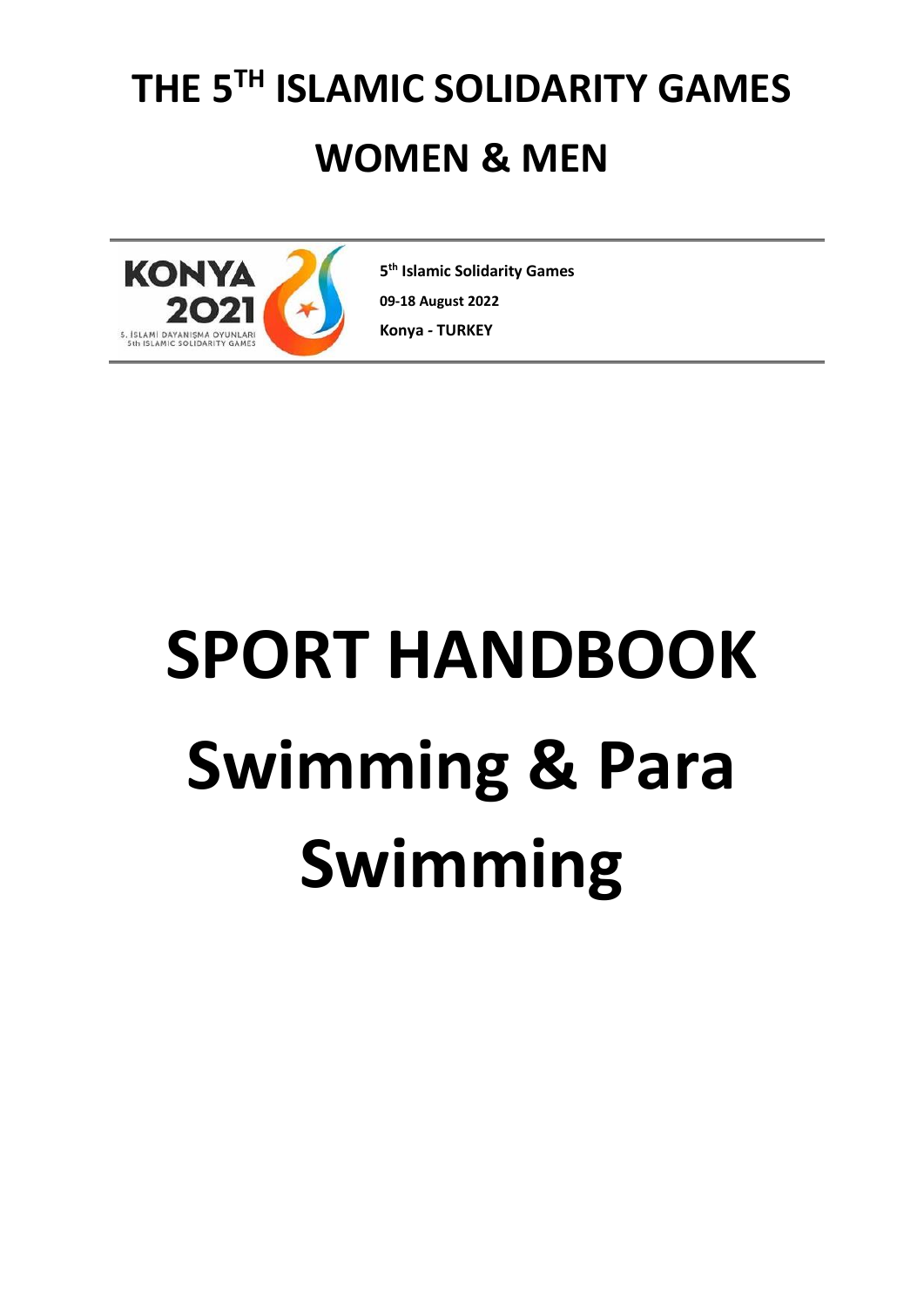# **Introduction**

| <b>Title</b>                     | <b>Sports Handbook- Swimming</b>                         |
|----------------------------------|----------------------------------------------------------|
| Abstract                         | This document provides a summary of the requirements and |
|                                  | technical guidelines for Swimming Competitions.          |
| Version                          | 1.3                                                      |
| Date of Issue                    | 14.01.2022                                               |
| <b>Status</b>                    | <b>Final Version</b>                                     |
| <b>Document Owner</b>            | <b>Halis Yunus ERSOZ</b>                                 |
| <b>Name of the Organizer</b>     | <b>Fatih UYSAL</b>                                       |
| Name of the Issuing Organization | <b>TISGOC</b>                                            |
| Category                         | Sports-Technical                                         |
| <b>Access Restrictions</b>       | <b>TISGOC UNCLASSIFIED</b>                               |

# **Handbook Revision Review**

| <b>Version</b> | Date | <b>Author</b>                      | <b>Summary Flow</b>            |
|----------------|------|------------------------------------|--------------------------------|
| 1.0            |      | <b>Turkish Swimming Federation</b> | <b>First Draft</b>             |
| 1.1            |      | Sports Directorate                 | General comments and revisions |
| 1.2            |      | <b>ISSF</b>                        | General comments and revisions |
| 1.3            |      | International Swimming Federation  | <b>Final Version</b>           |

# **Abbreviations and Terminology**

| <b>Title</b>                                                   | <b>Abbreviations</b> | <b>Notes</b> |
|----------------------------------------------------------------|----------------------|--------------|
| <b>Islamic Solidarity Sports Federation</b>                    | <b>ISSF</b>          |              |
| Organizing Committee of the Islamic Solidarity Games of Turkey | <b>TISGOC</b>        |              |
| 5th Konya Islamic Solidarity Games                             | <b>KONYA 2021</b>    |              |
| National Olympic Committee                                     | <b>NOC</b>           |              |
| International Swimming Federation                              | <b>FINA</b>          |              |
| <b>Turkish Swimming Federation</b>                             | <b>TYF</b>           |              |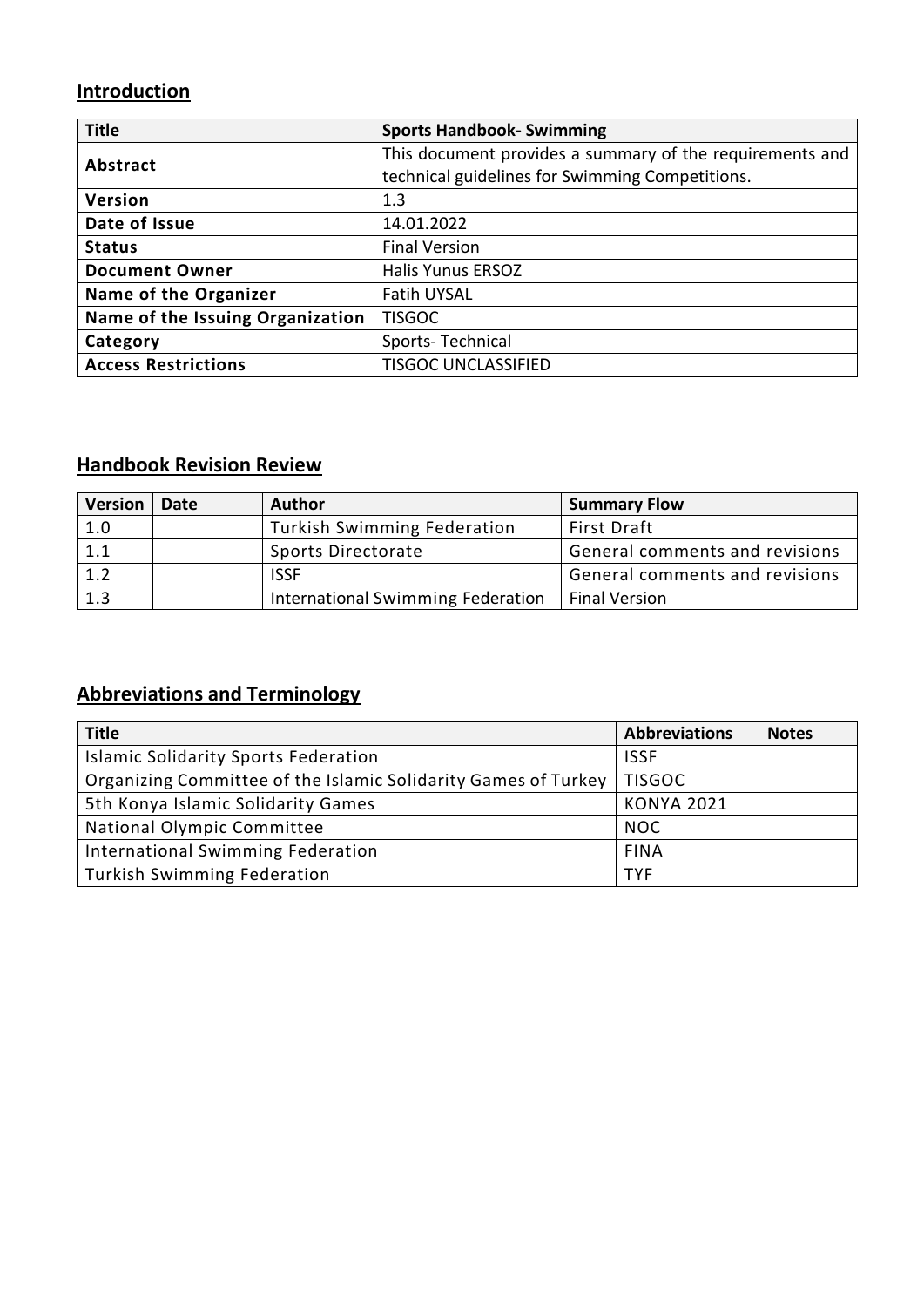# **TECHNICAL RULES**

# **1. COMPETITION RULES AND REGULATIONS**

**1.1** All Swimming competitions will be held in accordance with the rules of the International Swimming Federation (FINA). In case of any controversy related to the translation of the Rules, the FINA rules will be considered valid (2015-2021). In case of unforeseen issues, the following items will be considered:

-FINA rules will be binding for technical issues.

-For general issues, the Rules of Islamic Solidarity Games, General Rules and Technical Manual will be consulted.

# **2. COMPETITION MANAGEMENT**

**2.1** The competitions will be organized under the authority of ISSF, in accordance with FINA Rules by TISGOC and under the supervision of the Technical Committee.

**2.2** The technical delegate is appointed by FINA.

**2.3** The Turkish Swimming Federation will support the appointment of National Technical Officials to be approved by the Technical Delegate.

# **3. LOCATION AND COMPETITION SCHEDULE**

**3.1** The swimming competitions will be organized on 13-17 August 2022 at the Konya Olympic Swimming Pool.

**3.2** All training sessions will be held at the Konya Olympic Swimming Pool, and all lanes of both the 50 m and 25 m pools will be available for training.

# **4. TECHNICAL MEETING**

**4.1** The Technical Meeting of Swimming Competitions will be held on 12 August 2022.

**4.2** The following will attend the meeting:

-Technical Representative

-Sports referees and representatives of the referees committee

-Two official members of each team and the coach

The meeting aims to provide necessary information about the progress of events, the implementation of the Rules of the International Federation and explanations on the provisions of the Technical Regulation of sports.

# **5. COMPETITION AND PARTICIPATION**

**5.1** The National Federation and a National Olympic Committee that is a member of the International Swimming Federation (FINA), can participate in competitions with a total of twenty-four (24) athletes, up to a maximum of twelve (12) men and twelve (12) women. A maximum of two (2) people will participate in the individual competition and one (1) team in each relay competition.

**5.2** A swimmer has the right to participate in up to five individual competitions and any number of relay competitions.

**5.3** In order to participate in the competition, athletes must have the citizenship of the country in which the National Olympic Committee is registered. For eligibility, only individual passports will be used as the official document of the athlete.

**5.4** Competitions and the Maximum Participation quota are as follows;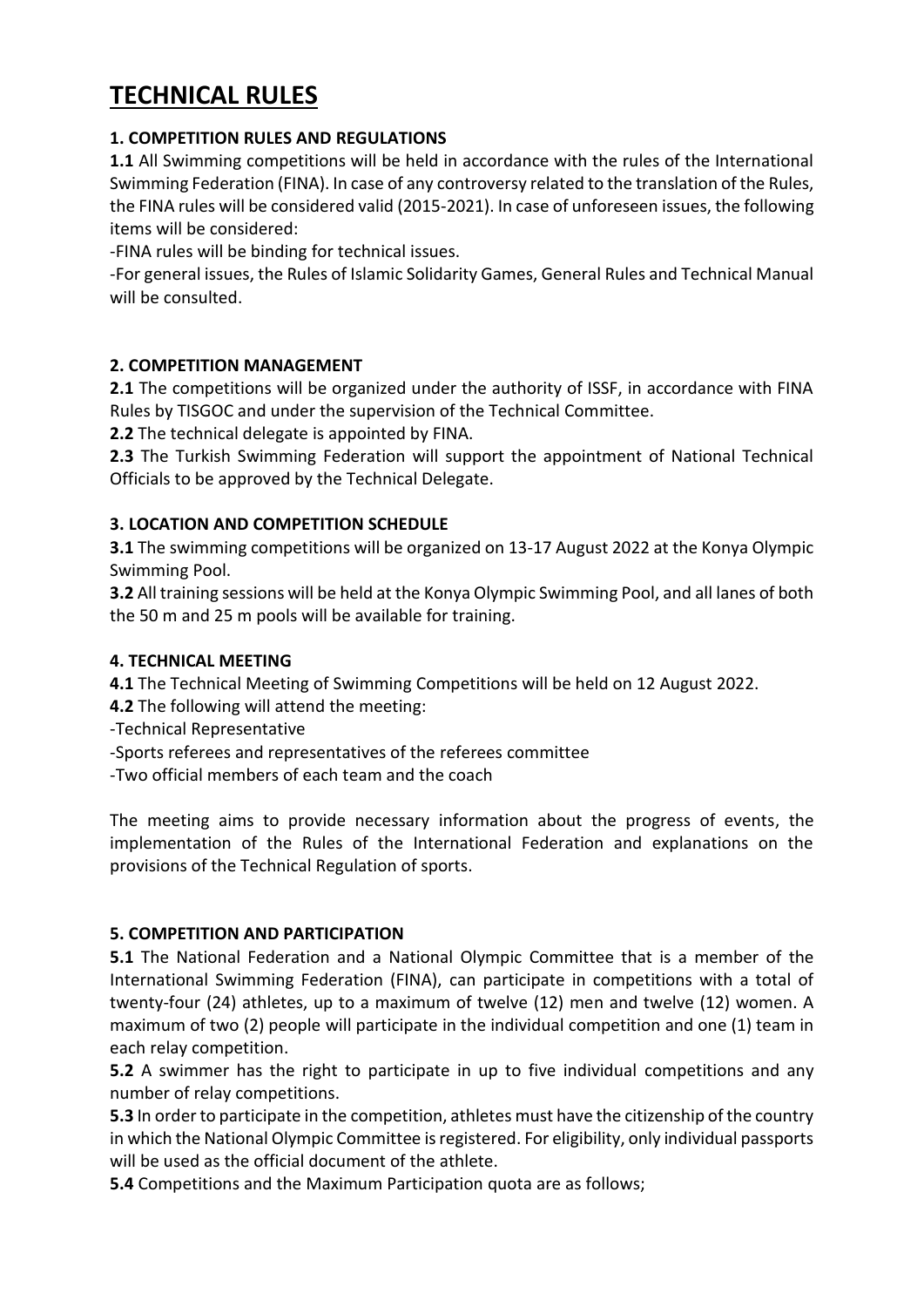| <b>Maximum</b>     |                                                    | <b>Maximum</b>     |
|--------------------|----------------------------------------------------|--------------------|
| <b>Entry</b><br>оf | <b>Events</b>                                      | <b>Entry</b><br>оf |
| Men                |                                                    | Women              |
| $\overline{2}$     | <b>50M FREESTYLE</b>                               | 2                  |
| $\overline{2}$     | <b>100M FREESTYLE</b>                              | $\overline{2}$     |
| $\overline{2}$     | <b>200M FREESTYLE</b>                              | $\overline{2}$     |
| $\overline{2}$     | 400M FREESTYLE                                     | $\overline{2}$     |
| $\overline{2}$     | 800M FREESTYLE                                     | 2                  |
| $\overline{2}$     | <b>1500M FREESTYLE</b>                             | $\overline{2}$     |
| $\overline{2}$     | <b>50M BACKSTROKE</b>                              | $\overline{2}$     |
| $\overline{2}$     | <b>100M BACKSTROKE</b>                             | $\overline{2}$     |
| $\overline{2}$     | <b>200M BACKSTROKE</b>                             | $\overline{2}$     |
| $\overline{2}$     | <b>50M BUTTERFLY</b>                               | $\overline{2}$     |
| $\overline{2}$     | <b>100M BUTTERFLY</b>                              | $\overline{2}$     |
| $\overline{2}$     | 200M BUTTERFLY                                     | 2                  |
| $\overline{2}$     | <b>50M BREASTSTROKE</b>                            | $\overline{2}$     |
| 2                  | <b>100M BREASTSTROKE</b>                           | $\overline{2}$     |
| $\overline{2}$     | <b>200M BREASTSTROKE</b>                           | 2                  |
| $\overline{2}$     | <b>200M INDIVIDUAL RELAY</b>                       | $\overline{2}$     |
| $\overline{2}$     | 400M INDIVIDUAL RELAY                              | $\overline{2}$     |
| 1 TEAM             | 4 X 100 M FREESTYLE RELAY                          | 1 TEAM             |
| 1 TEAM             | 4 X 200 M FREESTYLE RELAY                          | 1 TEAM             |
| 1 TEAM             | 4 X 100 M INDIVIDUAL MEDLEY 1 TEAM<br><b>RELAY</b> |                    |

**5.5** In order to participate in the swimming competitions, athletes must have received at least 600 FINA points. The qualification periods for participation in the competitions are as follows:

| <b>MEN</b> | <b>EVENTS</b>           | <b>WOMEN</b> |
|------------|-------------------------|--------------|
| 24,79      | 50m Freestyle           | 28,06        |
| 55.61      | 100m Freestyle          | 1.01,30      |
| 2.00,93    | 200m Freestyle          | 2.13,95      |
| 4.20,92    | 400m Freestyle          | 4.40,35      |
| 8.56,04    | 800m Freestyle          | 9.34,78      |
| 17.12,70   | 1500m Freestyle         | 18.11,35     |
| 28,45      | 50m Backstroke          | 31,98        |
| 1.01,47    | 100m Backstroke         | 1.08,25      |
| 2.12,69    | 200m Backstroke         | 2.26,24      |
| 30,76      | 50m Breaststroke        | 34,85        |
| 1.07,43    | 100m Breaststroke       | 1.16,03      |
| 2.29,53    | 200m Breaststroke       | 2.44,93      |
| 26,40      | 50m Butterfly           | 28,96        |
| 58,68      | 100m Butterfly          | 1.05,77      |
| 2.11,28    | 200m Butterfly          | 2.24,42      |
| 2.15,16    | 200m Individual Medley  | 2.29,53      |
| 4.49,10    | 400 m Individual Medley | 5.15,80      |
| 3.43,18    | 4x100m Freestyle        | 4.09,04      |
| 8.16,24    | 4x200m Freestyle        | 9.07,16      |
| 4.05,75    | 4x100m Medley           | 4.33,16      |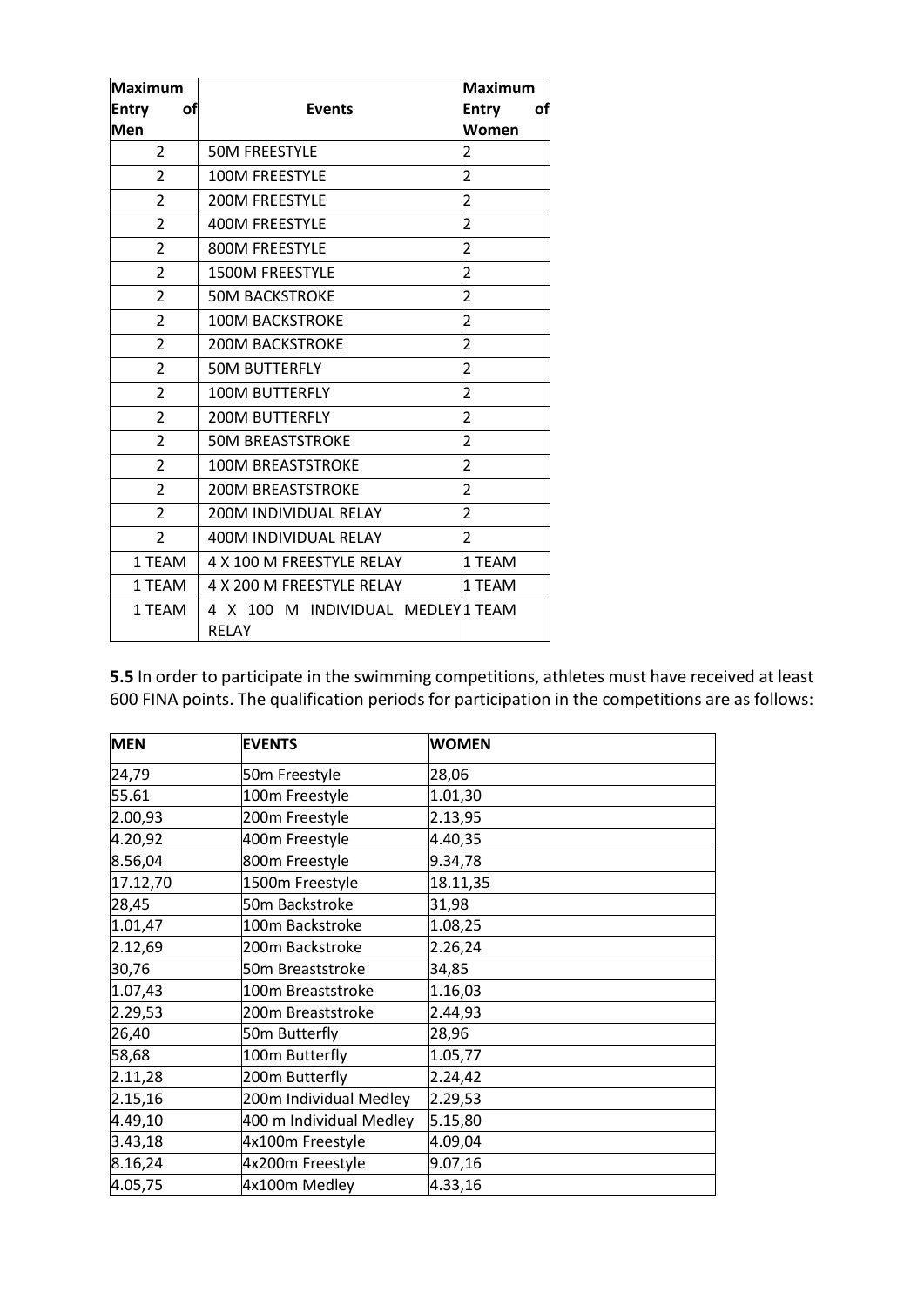#### **6. SWIMMING COMPETITION FORMAT**

**6.1** Swimming competitions will be held with at least 10 lanes in the 50m Olympic pool according to FINA rules. The 10 lanes of the competition pool will be used for morning warmup purposes, while the semi-finals and finals will be held in 8 lanes.

**6.2** In competitions, 100m and shorter distances will be held in the morning session as qualifying and evening session for semi-finals and finals; for 200m and over, qualifying in the morning session and finals in the evening session; in the 800m and 1500m Freestyle events, the slow heats according to the entry degrees given in the morning session and the 8 athletes with the best rankings according to the degrees given again in the evening session will swim in the fast heats.

**6.3** Swimmers will be placed on the lanes according to their rankings given on the entry forms for the individual and team competitions. If there are equal points or rankings, the lanes will be determined by drawing lots. If the swimmer does not have any ranking, the athlete will be placed at the bottom of the list.

**6.4** All Qualifying start Lists are created according to FINA rules, according to the rankings in the final entry list submitted by countries. The 24 fastest swimmers in each event will be distributed to the last three series according to FINA rules, while only the 16 fastest swimmers in the 400m events will be distributed to the last two series again according to FINA rules. The remaining swimmers will be distributed to the previous series according to the qualification grades awarded at the last entry lists.

#### **7. SWIMMING COMPETITION PROGRAM**

| DAY <sub>1</sub>                              | DAY 2                                        | DAY <sub>3</sub>                              | DAY <sub>4</sub>              | DAY <sub>5</sub>                    |
|-----------------------------------------------|----------------------------------------------|-----------------------------------------------|-------------------------------|-------------------------------------|
| <b>13 August 2022</b>                         | <b>14 August 2022</b>                        | <b>15 August 2022</b>                         | <b>16 August 2022</b>         | <b>17 August 2022</b>               |
| Warm-Up                                       | Warm-up                                      | Warm-up                                       | Warm-up                       | Warm-up                             |
| (From 10:00)                                  | (From 10:00)                                 | (From 10:00)                                  | (From 10:00)                  | (From 10:00)                        |
| 100 m. Butterfly M                            | 200 m. Freestyle M                           | 50 m. Freestyle M                             | 50 m. Backstroke W            | 50 m. Freestyle W                   |
| 50 m. Breaststroke W                          | 50 m. Butterfly W                            | l100 m. Breaststroke W                        | 50 m. Backstroke M            | 50 m. Butterfly M                   |
| 50 m. Breaststroke M                          | l200 m. Breaststroke M                       | 100 m. Breaststroke M                         | 200 m. Freestyle W            | 200 m. Breaststroke W               |
| 200 m. Individual Medley W 100 m. Freestyle W |                                              | 200 m. Backstroke W                           | 100 m. Freestyle M            | 400 m. Freestyle W                  |
| 400 m. Freestyle M                            | l100 m. Backstroke M                         | 400 m. Individual Medley M 100 m. Butterfly W |                               | x 100 m<br>Individual               |
| 100 m. Backstroke W                           | 200 m. Individual Medley M200 m. Butterfly W |                                               | 200 m. Butterfly M            | Medley M                            |
| 200 m. Backstroke M                           | 4x200 m. Freestyle W                         | 4x200 m. Freestyle M                          | 400 m. Individual Medley W4   | Individual<br>100 <sub>m</sub><br>x |
| 4 x 100m Freestyle M                          | 1500 m. Freestyle M                          | 50 m. Freestyle M                             | $4 \times 100$ m. Freestyle W | Medley W                            |
| 800 m. Freestyle W                            | (slow heat)                                  | 1500 m. Freestyle W                           | 800 m. Freestyle M            |                                     |
| (slow heat)                                   |                                              | (slow heat)                                   | (slow heat)                   |                                     |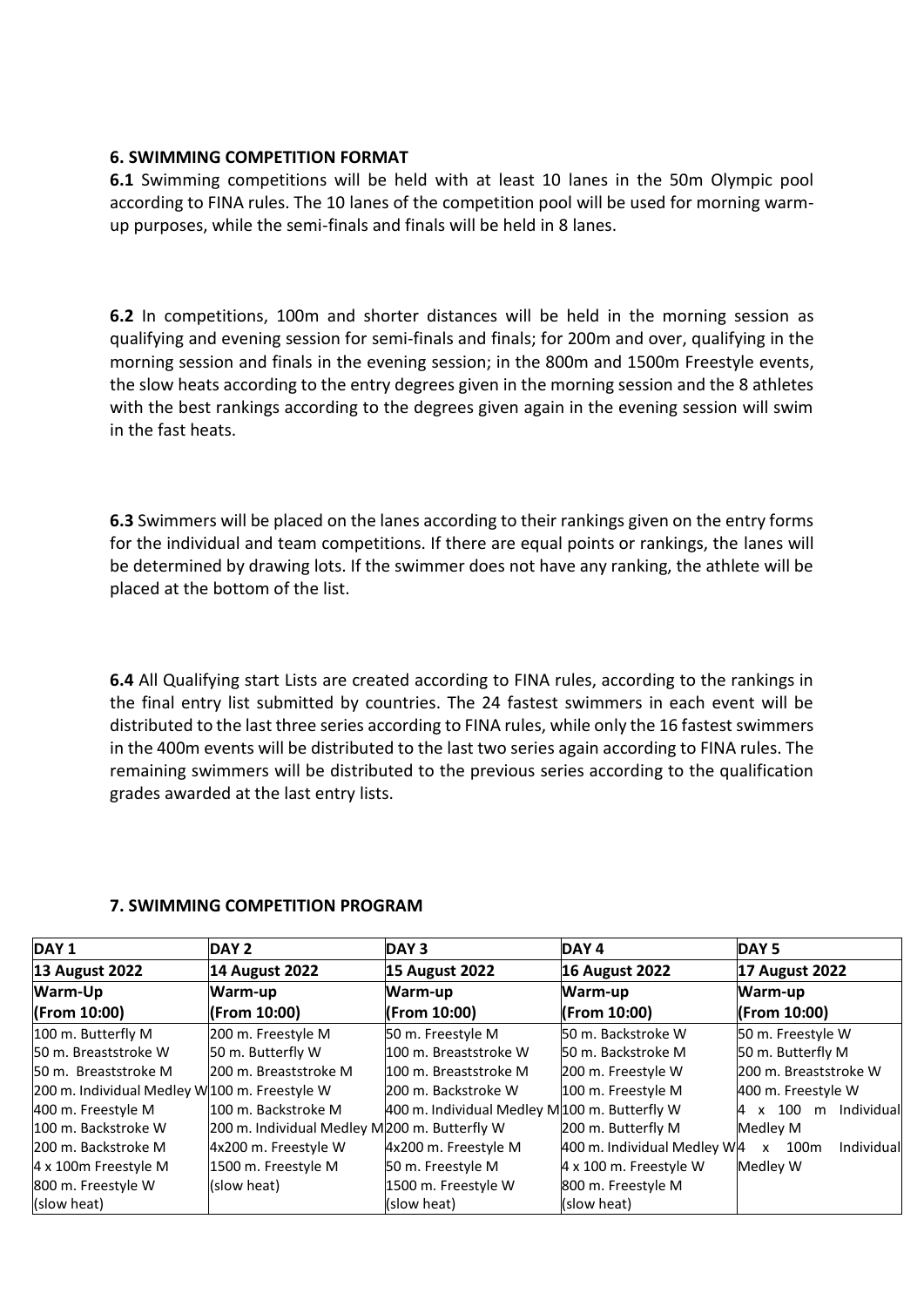| Semifinals / Final             | Semifinals / Final       | Semifinals / Final  | Semifinals / Final           | Semifinals / Final                                  |
|--------------------------------|--------------------------|---------------------|------------------------------|-----------------------------------------------------|
| (From 18:00)                   | (From 18:00)             | (From 18:00)        | (From 18:00)                 | (From 18:00)                                        |
| 50m Breaststroke W             | 50m Butterfly W          | 50m Freestyle M     | 50m Backstroke W             | 50m Freestyle W                                     |
| 50m Breaststroke M             | 200m Freestyle M         | 100m Freestyle W    | 50m Backstroke M             | 50m Butterfly M                                     |
| 200m Backstroke M              | 200m Breaststroke M      | 100m Breaststroke M | 100m Breaststroke W          | 200m Breaststroke W                                 |
| 200m Individual Medley W       | 100m Freestyle W         | 200m Backstroke W   | 100m Freestyle M             | 100m Butterfly W                                    |
| 400m Freestyle M               | 200m Individual Medley M | 400m Individual M   | 400m Individual Medley W     | 400m Freestyle W                                    |
| 100m Backstroke W              | 100m Backstroke W        | 200m Butterfly W    | 200m Butterfly M             | 50m Butterfly M                                     |
| 100m Butterfly M               | 100m Backstroke M        | 100m Backstroke M   | 200m Freestyle W             | 50 <sub>m</sub> Freestyle W                         |
| 800m Freestyle W               | 100m Butterfly M         | 100m Breaststroke W | 100m Breaststroke M          | 100 <sub>m</sub><br>Individual<br>4<br>$\mathsf{x}$ |
| 50 <sub>m</sub> Breaststroke W | 50m Butterfly W          | 50m Freestyle M     | 100m Butterfly W             | Medley M                                            |
| 50 <sub>m</sub> Breaststroke M | 1500m Freestyle M        | 1500m Freestyle W   | 800m Freestyle M             | Individual<br>100 <sub>m</sub><br>$\mathsf{x}$<br>4 |
| 4 x 100m Freestyle M           | 4x200m Freestyle W       | 4x200m Freestyle M  | 50 <sub>m</sub> Backstroke W | Medley W                                            |
|                                |                          |                     | 50m Backstroke M             |                                                     |
|                                |                          |                     | 4 x 100m Freestyle W         |                                                     |

# **8. EQUIPMENT**

**8.1** The Organizing Committee will provide all competition equipment in accordance with the WA-WPS Competition, Technical Rules and Regulations.

#### **9. CLOTHING**

**9.1** Each team must comply with the FINA-WPS rules regarding the competition uniform.

#### **10. MEDALS, CERTIFICATES AND AWARDS CEREMONY**

**10.1** Medal ceremonies will be held directly at the end of each competition. The winning athletes will wear the sports uniform of their relevant National Olympic Committees (NOC) or the official country uniform.

**10.2** The following awards and Certificates are awarded to the winners of swimming competitions:

**a)** Individual Competitions:

The First Place: Gold medal and certificate of participation

The Second Place: Silver medal and certificate of participation

The Third Place: Bronze medal and certificate of participation

**b)** Relay Competitions:

 The First Place: Gold Medal and Certificate of Participation for each team member The Second Place: Silver Medal and Certificate of Participation for each team member The Third Place: Bronze Medal and Certificate of Participation for each team member Athletes between the fourth and eighth places will be awarded certificates.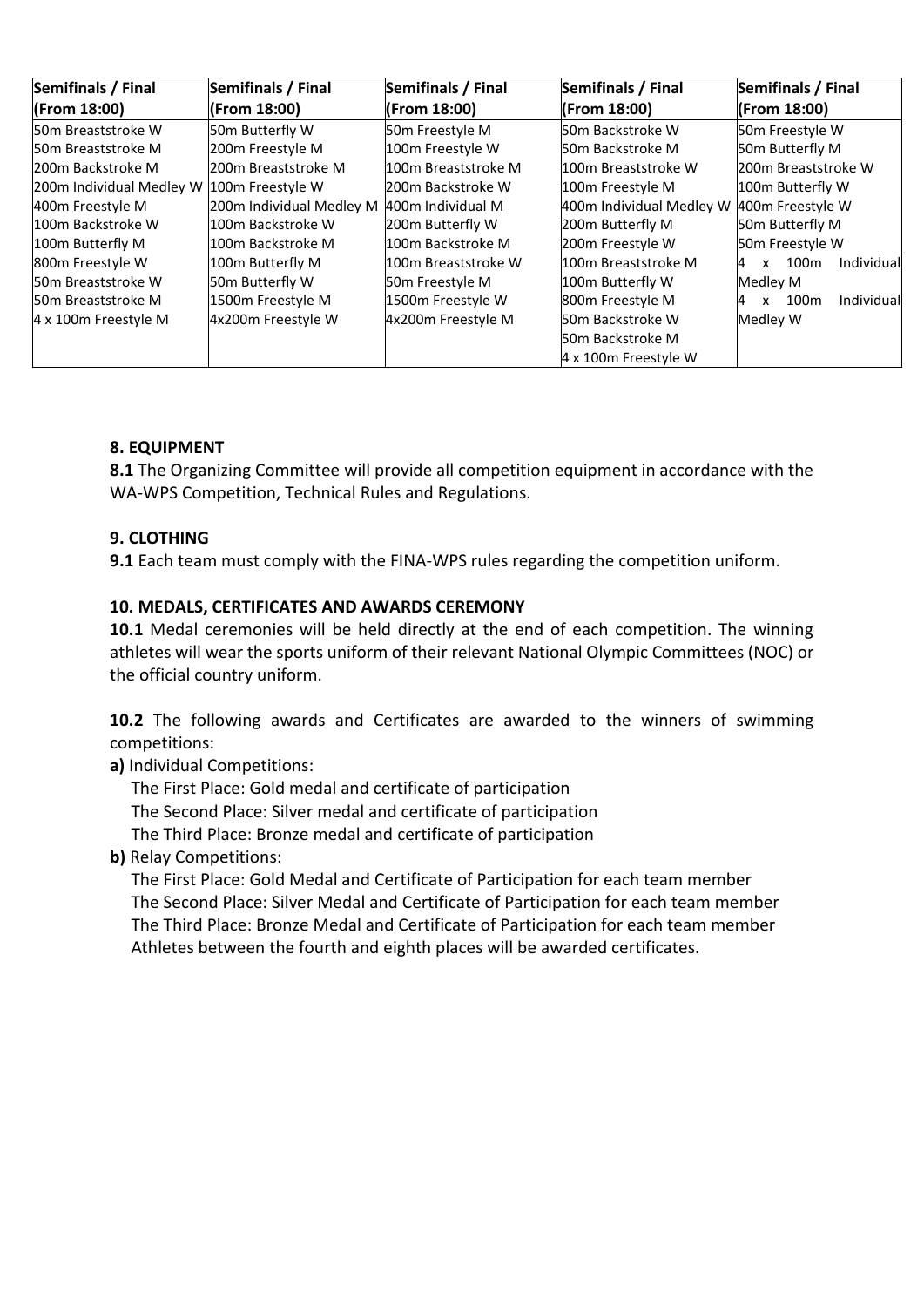# **Introduction**

| <b>Title</b>                     | <b>Sports Handbook- Para Swimming</b>                    |
|----------------------------------|----------------------------------------------------------|
| Abstract                         | This document provides a summary of the requirements and |
|                                  | technical guidelines for Para Swimming Competitions.     |
| Version                          | 1.3                                                      |
| Date of Issue                    | 14.01.2022                                               |
| <b>Status</b>                    | <b>Final Version</b>                                     |
| <b>Document Owner</b>            | <b>Halis Yunus ERSOZ</b>                                 |
| <b>Name of the Organizer</b>     | <b>Fatih UYSAL</b>                                       |
| Name of the Issuing Organization | <b>TISGOC</b>                                            |
| Category                         | Sports-Technical                                         |
| <b>Access Restrictions</b>       | <b>TISGOC UNCLASSIFIED</b>                               |

# **Handbook Revision Review**

| <b>Version</b> | Date | <b>Author</b>                                   | <b>Summary Flow</b>            |
|----------------|------|-------------------------------------------------|--------------------------------|
| 1.0            |      | Turkish Sports Federation for the   First Draft |                                |
|                |      | <b>Physically Disabled</b>                      |                                |
| 1.1            |      | Sports Directorate                              | General comments and revisions |
| 1.2            |      | <b>ISSF</b>                                     | General comments and revisions |
| 1.3            |      | International Paralympic Committee              | <b>Final Version</b>           |

# **Abbreviations and Terminology**

| <b>Title</b>                                                   | <b>Abbreviations</b> | <b>Notes</b> |
|----------------------------------------------------------------|----------------------|--------------|
| <b>Islamic Solidarity Sports Federation</b>                    | <b>ISSF</b>          |              |
| Organizing Committee of the Islamic Solidarity Games of Turkey | <b>TISGOC</b>        |              |
| 5. Konya Islamic Solidarity Games                              | <b>KONYA 2021</b>    |              |
| National Olympic Committee                                     | <b>NOC</b>           |              |
| National Paralympic Committee                                  | <b>NPC</b>           |              |
| International Paralympic Committee                             | <b>IPC</b>           |              |
| International Swimming Federation                              | <b>FINA</b>          |              |
| Turkish Sports Federation for the Physically Disabled          | <b>TBESF</b>         |              |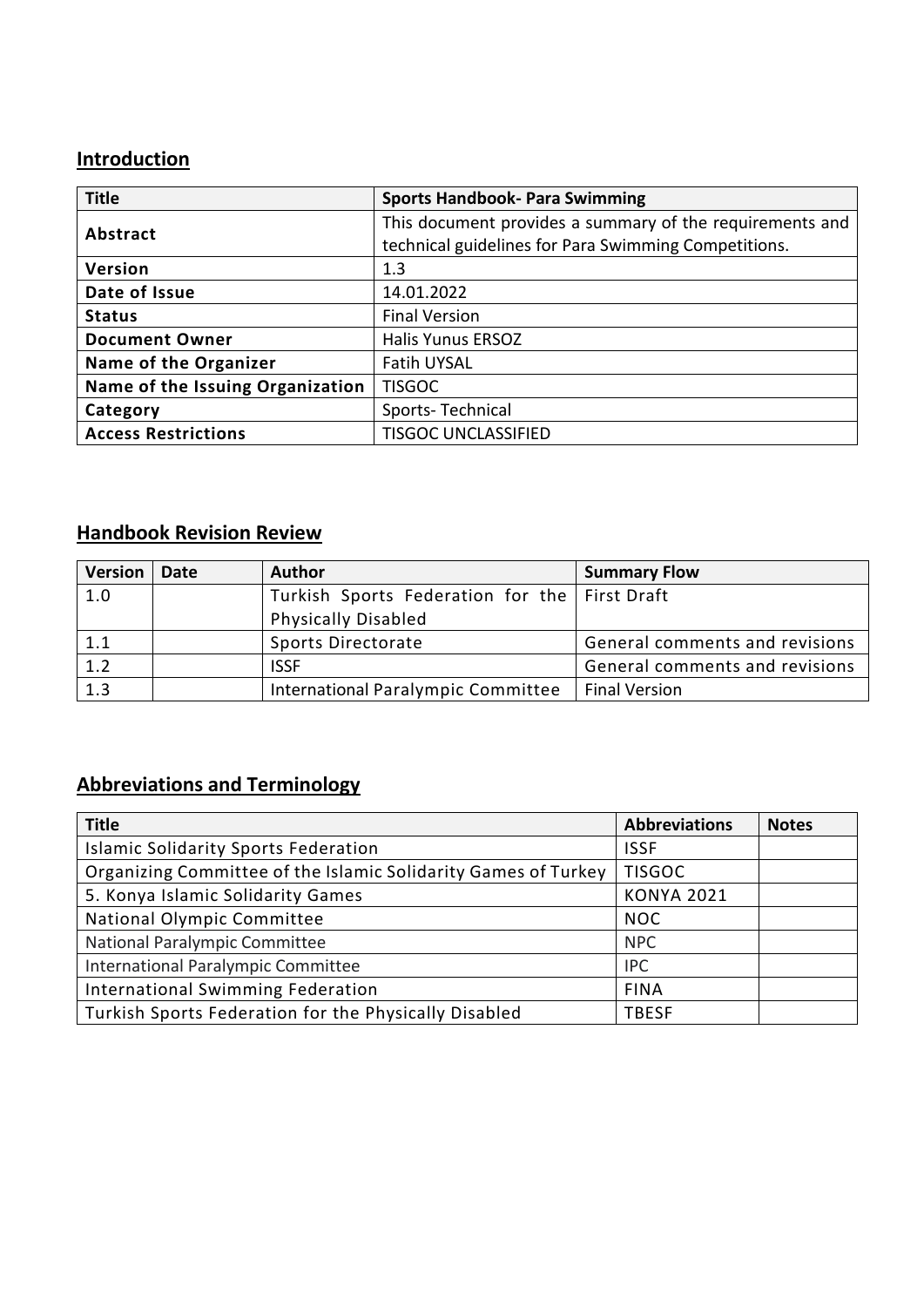# **TECHNICAL RULES**

# **1. COMPETITION RULES AND REGULATIONS**

**1.1** All Para swimming competitions will be held according to the rules of the International World Para Swimming Federation (IPC WPS). In case of any controversy regarding the translation of the rules (January 2018), the WPS rules will be considered valid. In case of unforeseen issues, the following items will be considered:

-WPS rules will be binding for technical issues.

- For general issues, the Rules of Islamic Solidarity Games, General Rules and Technical Manual will be consulted.

# **2. COMPETITION MANAGEMENT**

# **Para Swimming**

**2.1** The competitions will be organized under the authority of ISSF, in accordance with IPC-WPS Rules by TISGOC and under the supervision of the Technical Committee.

**2.2** The technical delegate is appointed by WPS.

**2.3** The Turkish Sports Federation for the Physically Disabled will support the appointment of National Technical Officials to be approved by the Technical Delegate.

# **3. LOCATION AND COMPETITION SCHEDULE**

**3.1** The para swimming competitions will be organized on 07-11 August 2022 at the Konya Olympic Swimming Pool.

**3.2** All training sessions will be held at the Konya Olympic Swimming Pool, and all lanes of both the 50 m and 25 m pools will be available for training.

# **4. TECHNICAL MEETING**

**4.1** The Technical Meeting of Para Swimming Competitions will be held on 06 August 2022.

**4.2** The following will attend the meeting:

-Technical Representative

-Sports referees and representatives of the referees committee

-Two official members of each team and the coach

The meeting aims to provide necessary information about the progress of events, the implementation of the Rules of the International Federation and explanations on the provisions of the Technical Regulation of sports.

# **5. COMPETITION AND PARTICIPATION**

# **Para Swimming**

**5.1** A National Paralympic Committee, which is a member of the National Paralympic Committee (NPC), International Paralympic Committee (IPC), can participate in the competitions with a total of twenty-eight (28) athletes, fourteen (14) men and fourteen (14) women, with a maximum of two from each disability class. Teams will participate in each relay competition with one team.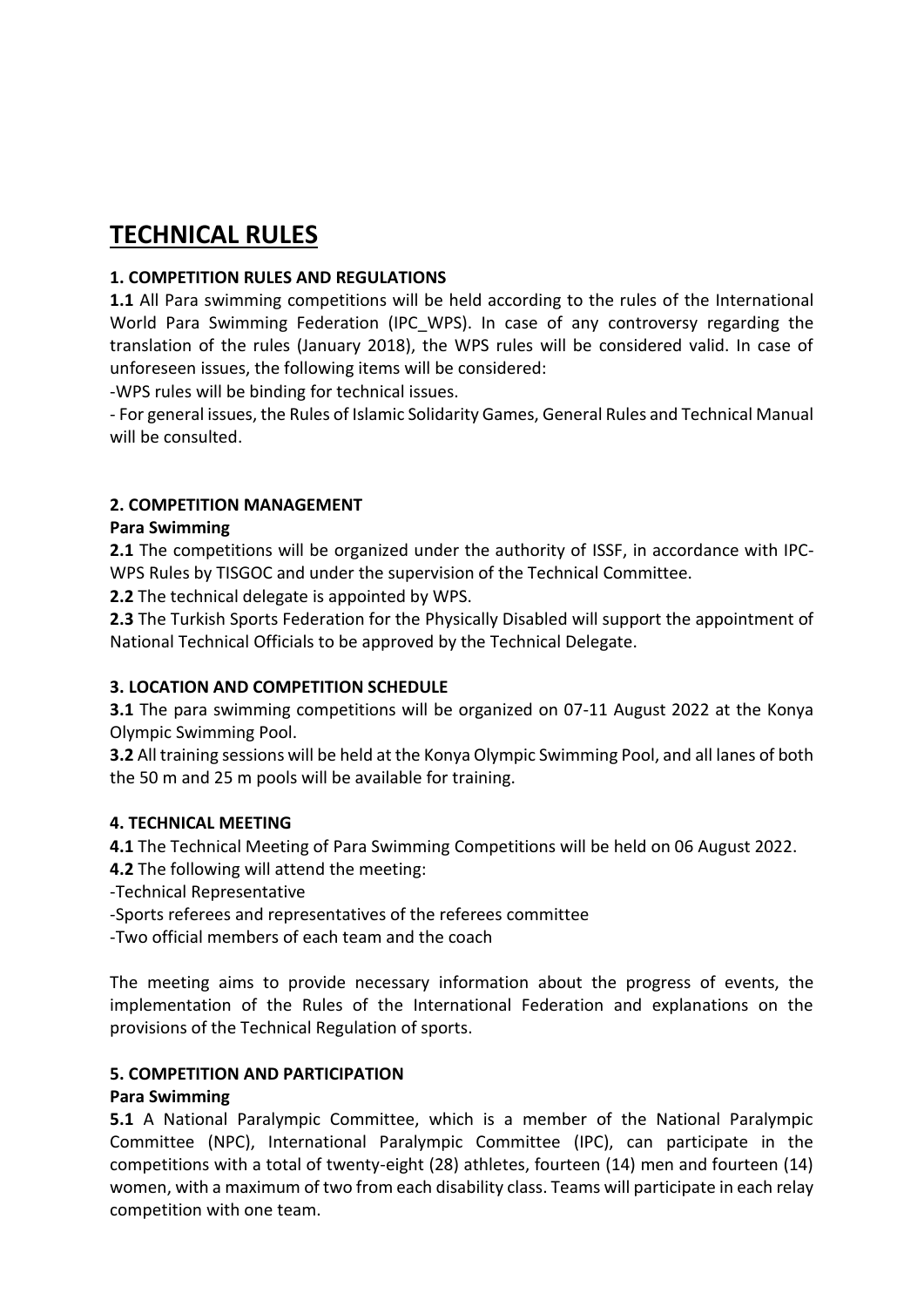**5.2** Athletes must have the citizenship of the country in which the National Paralympic Committee is registered in order to compete.

**5.3** Athletes must be licensed by the World Para Swimming Committee (WPS) 2022.

**5.4** Athletes do not need to obtain any MQS to participate in swimming competitions.

**5.5** In order for Athletes to compete in the competition, they must have either the status of the Obstacle class, Review (R) - Fixed Date Review (FDR) or Confirmed (C). Athletes with a disability class New (N) cannot participate in the competitions.

| <b>Men Maximum Entry</b> | <b>Events</b>                           | <b>Women Maximum Entry</b> |
|--------------------------|-----------------------------------------|----------------------------|
| $\overline{2}$           | 50M Freestyle (S4-S10)                  | $\overline{2}$             |
| $\mathcal{P}$            | 100M Freestyle (S4-S10)                 | $\overline{2}$             |
| $\mathcal{P}$            | 200M Freestyle (S4-S5)                  | $\mathcal{P}$              |
| $\overline{2}$           | 400M Freestyle (S6-S10)                 | $\overline{2}$             |
| $\mathcal{L}$            | 50M Backstroke (S4-S5)                  | $\overline{2}$             |
| $\overline{2}$           | 100M Backstroke (S6-S10)                | $\overline{2}$             |
| $\overline{2}$           | 50M Butterfly (S5-S7)                   | $\overline{2}$             |
| $\mathcal{L}$            | 100M Butterfly (S8-S10)                 | $\overline{2}$             |
| $\mathcal{L}$            | 100M Breaststroke (SB4-SB9)             | $\overline{2}$             |
| $\overline{2}$           | 150M Individual Medley (SM4)            | $\overline{2}$             |
| $\overline{2}$           | 200M Individual Medley (SM5-SM10)       | $\overline{2}$             |
| 1 Team                   | 4 X 50.M Freestyle mixed relay (20Pts)  | 1 Team                     |
| 1 Team                   | 4 X 100.M Freestyle mixed relay (34Pts) | 1 Team                     |
| 1 Team                   | 4 X 50.M Medley mixed relay (20Pts)     | 1 Team                     |
| 1 Team                   | 4 X 100.M Medley mixed relay (34Pts)    | 1 Team                     |

**5.6** Competitions and Maximum Athlete Participation Quota are as follows;

# **6. PARA SWIMMING COMPETITION FORMAT**

**6.1** Swimming competitions will be organized as at least 10 lanes in the 50m Olympic pool according to the IPC-WPS rules. While 10 lanes of the competition pool are used for qualifying purposes in the morning, competitions will be held in 8 lanes in the finals.

**6.2** In the competitions, qualification competitions will be in the morning session and the final competitions will be in the evening session.

**6.3** Swimmers will be placed in the lanes according to their degrees given on the entry forms for individual and team competitions. If the swimmer does not have any rating, the athlete will be placed at the bottom of the list.

**6.4** All Qualification Start lists are created according to the WPS rules, according to the ranks in the last entry list submitted by the countries.

**6.5** If the entries are less than 8 athletes in any discipline, no qualification will be made in the morning and the athletes will be swimming directly in the final in the evening session.